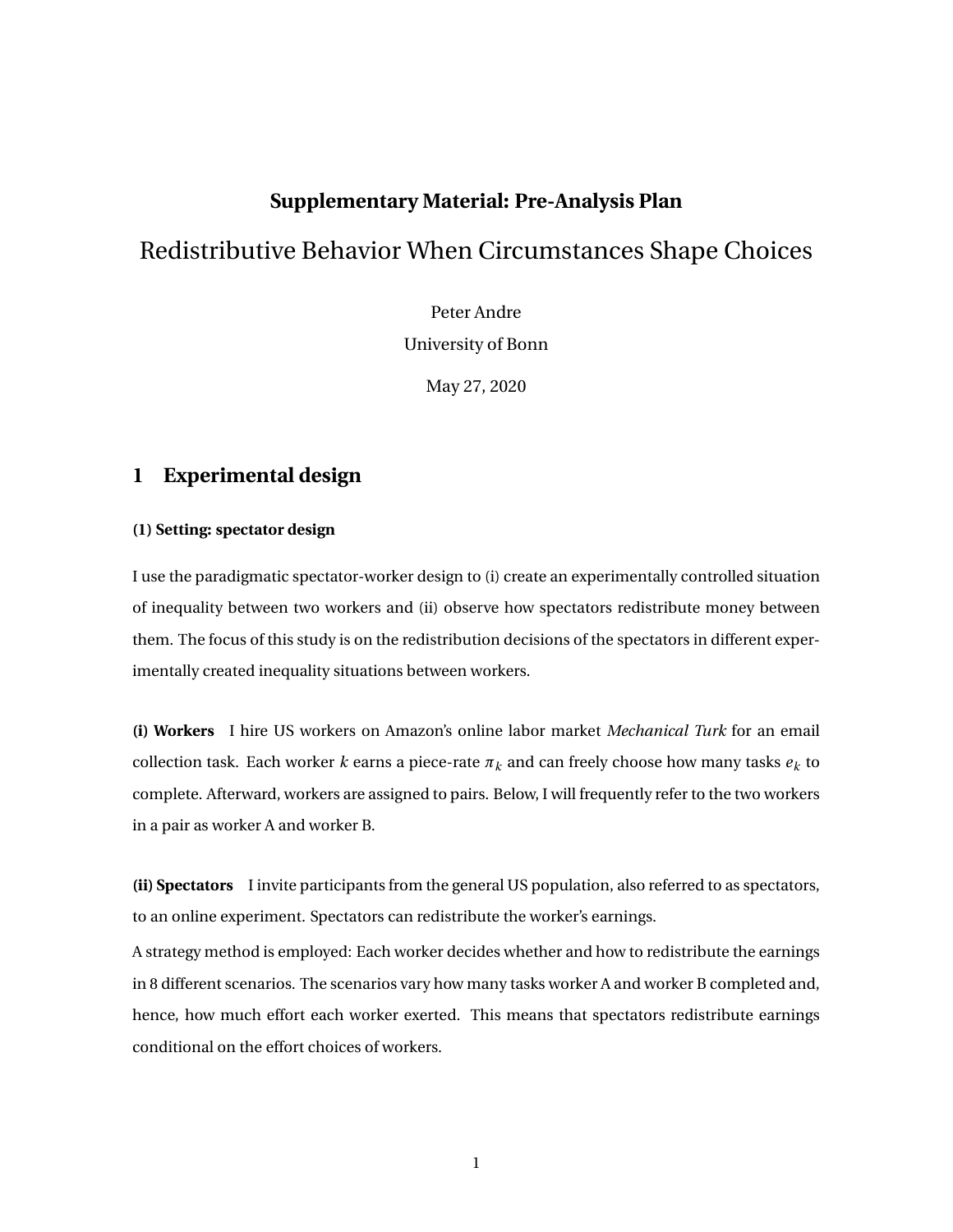#### **(2) Treatments: Varying the effect of circumstances on choice**

The central feature of the design is a between-subject comparison of redistributive behavior in two types of inequality situations:

- **Situation type (a)** The circumstances to which worker A and worker B react are *identical*. That is, they have the same piece-rate expectations. Ultimately, worker A receives piece-rate  $\pi_A$ , and worker B receives  $\pi_B$ .
- **Situation type (b)** Worker A reacts to *different* circumstances than worker B. That is, they have different piece-rate expectations. However, eventually, workers receive the same piece-rates as in situation type (a).

Thus, the design systematically varies the expected circumstances to which workers react but keeps constant which piece-rate they ultimately earn. If workers react to the same circumstances, their effort choices are directly comparable. If workers, however, react to different circumstances, circumstances exert a differential impact on their choices. Contrasting redistributive behavior across these two situation types illustrate whether or not spectators take this into account.

**Treatment 1** In treatment 1, the piece-rate of both workers is identically and independently determined by a lottery and takes either a low value of \$0.10 or a high value of \$0.50 with 50% probability each. Worker pairs in treatment 1 are those that eventually receive the same piece rate. There are two versions of the treatment which I will analyze together: (1-low) both workers have a piecerate of \$0.10; (1-high) both workers have a piece-rate of \$0.50. Importantly, while working, workers do not know the realized piece-rate. Thus, treatment 1 represents a situation with equal circumstances and equal expected circumstances. Inequality between workers is fully driven by the effort choices of workers which are directly comparable because both workers react to the same circumstances.

$$
\begin{array}{c|c}\n\downarrow \text{knows only lottery} \\
\hline\n\text{T}_A & \xrightarrow{\text{realized} \\
\hline\n50\% & 50.50 \\
\hline\n\end{array}\n\qquad\n\begin{array}{c}\n\text{$0.50} \\
\hline\n\end{array}\n\qquad\n\begin{array}{c}\n\downarrow \text{knows only lottery} \\
\hline\n\end{array}\n\qquad\n\begin{array}{c}\n\text{$0.50} \\
\hline\n\end{array}\n\qquad\n\begin{array}{c}\n\text{$0.50} \\
\hline\n\end{array}
$$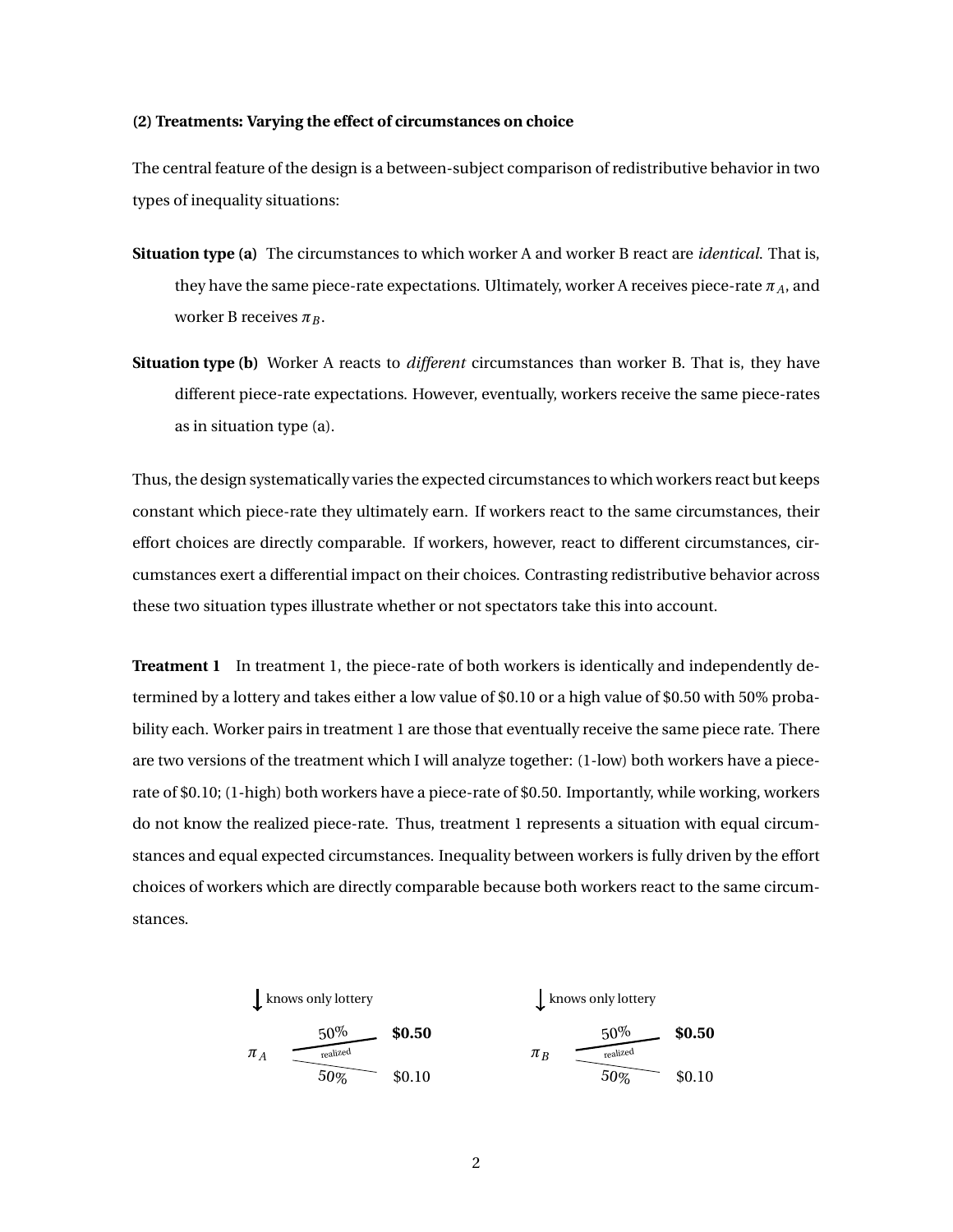**Treatment 2** The piece-rate of each worker is either low (\$0.10) or high (\$0.50), as in treatment 1. However, in treatment 2, worker pairs eventually receive different piece-rates: Worker A receives the high piece-rate, while worker B receives the low piece-rate (or vice versa). The workers do not know their realized piece-rate. Thus, workers have unequal circumstances but equal expected circumstances. Circumstances and choices influence inequality, but the choices are still comparable because they react to the same circumstances.

| 1                   | knows only lottery             | knows only lottery  |          |                                |          |
|---------------------|--------------------------------|---------------------|----------|--------------------------------|----------|
| $\pi_A$             | $\frac{50\%}{\text{realized}}$ | $\$0.50$            | $\pi_B$  | $\frac{50\%}{\text{realized}}$ | $\$0.50$ |
| $\frac{50\%}{50\%}$ | $\$0.10$                       | $\frac{50\%}{50\%}$ | $\$0.10$ |                                |          |

**Treatment 3** Treatment 3 matches treatment 1 in that workers eventually receive an identical piece-rate (here: \$0.50). Crucially, however, the piece-rates result from different lotteries. Worker A can either receive a piece-rate of \$0.50 or \$0.90, while worker B earns either \$0.10 or \$0.50 per completed task (or vice versa). Thus, worker A has higher piece-rate prospects, and the workers' effort choices respond to different circumstances. Circumstances are equal, but expected circumstances differ which renders effort choices incomparable. The latter is the only difference to treatment 1.

| 1       | knows only lottery             |        |         |                                |        |
|---------|--------------------------------|--------|---------|--------------------------------|--------|
| $\pi_A$ | $\frac{50\%}{\text{realized}}$ | \$0.90 | $\pi_B$ | $\frac{50\%}{\text{realized}}$ | \$0.50 |
| $\pi_B$ | $\frac{50\%}{\text{realized}}$ | \$0.50 |         |                                |        |

**Treatment 4** Treatment 4 equals treatment 2, except that workers are informed about their piecerates before they start working. Thus, treatment 4 depicts a situation with unequal circumstances and unequal expected circumstances. Both circumstances and choices determine the inequality between workers, but, since choices derive from different circumstances, they are not directly comparable. The latter is the only difference between treatment 2 and 4.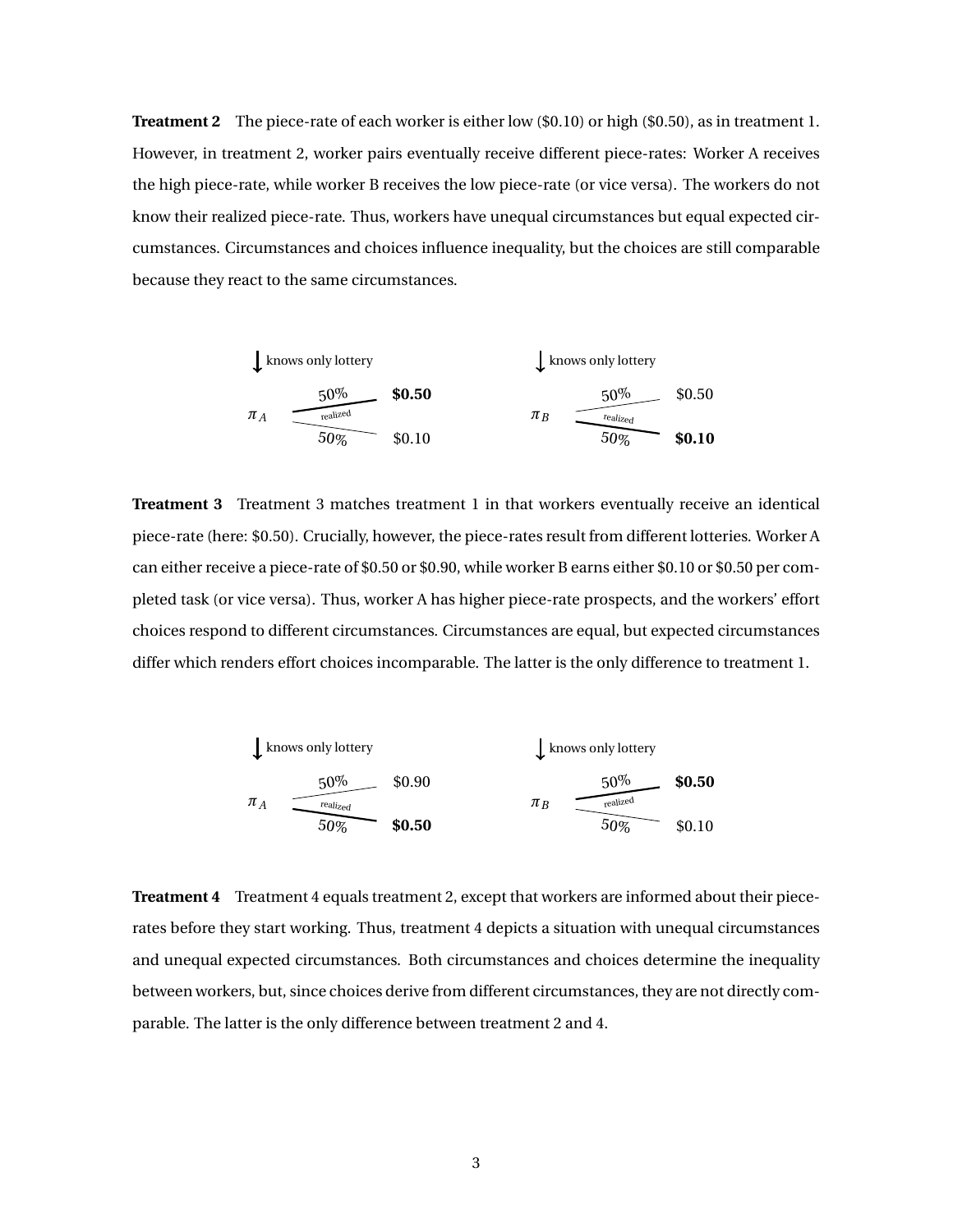knows realized rate 
$$
\downarrow
$$

\n

| 50%     | \$0.50                                     | 50%    | \$0.50  |                                            |        |
|---------|--------------------------------------------|--------|---------|--------------------------------------------|--------|
| $\pi_A$ | $\frac{\text{realized}}{\text{realized}}}$ | \$0.10 | $\pi_B$ | $\frac{\text{realized}}{\text{realized}}}$ | \$0.10 |

#### **(3) Treatments: Belief manipulation**

Differences in redistributive behavior in these treatment comparisons jointly derive from two different mechanisms. First, they depend on the beliefs of spectators about the effect of circumstances on effort choices. If, for instance, spectators do not understand that expected circumstances affect choice, treatments 1 and 3 (or 2 and 4) appear identical to them, and no change in redistributive behavior is to be expected. If this is not the case, the second factor, fairness preferences, becomes critical: Is inequality due to choices that derive from randomly assigned circumstances considered fair?

To distinguish between these two mechanisms, two additional treatments exogenously manipulate the beliefs of participants. To do so, I include a new page to the instructions on which I inform spectators that effort choices in the task are strongly context-dependent; i.e., workers typically react to the piece-rate they expect to receive.

**Treatment 5** Treatment 3 plus information provision on effect of circumstances on choice.

**Treatment 6** Treatment 4 plus information provision on effect of circumstances on choice.

# **2 Hypotheses**

It bears emphasis that the nature of the project is explorative. There are two opposing hypotheses for each effect. Fortunately, this means that the project will be informative irrespective of its empirical results.

#### **Redistributive behavior**

- Redistributive behavior takes the effect of circumstances on choices into account.
- Redistributive behavior does not take this effect into account.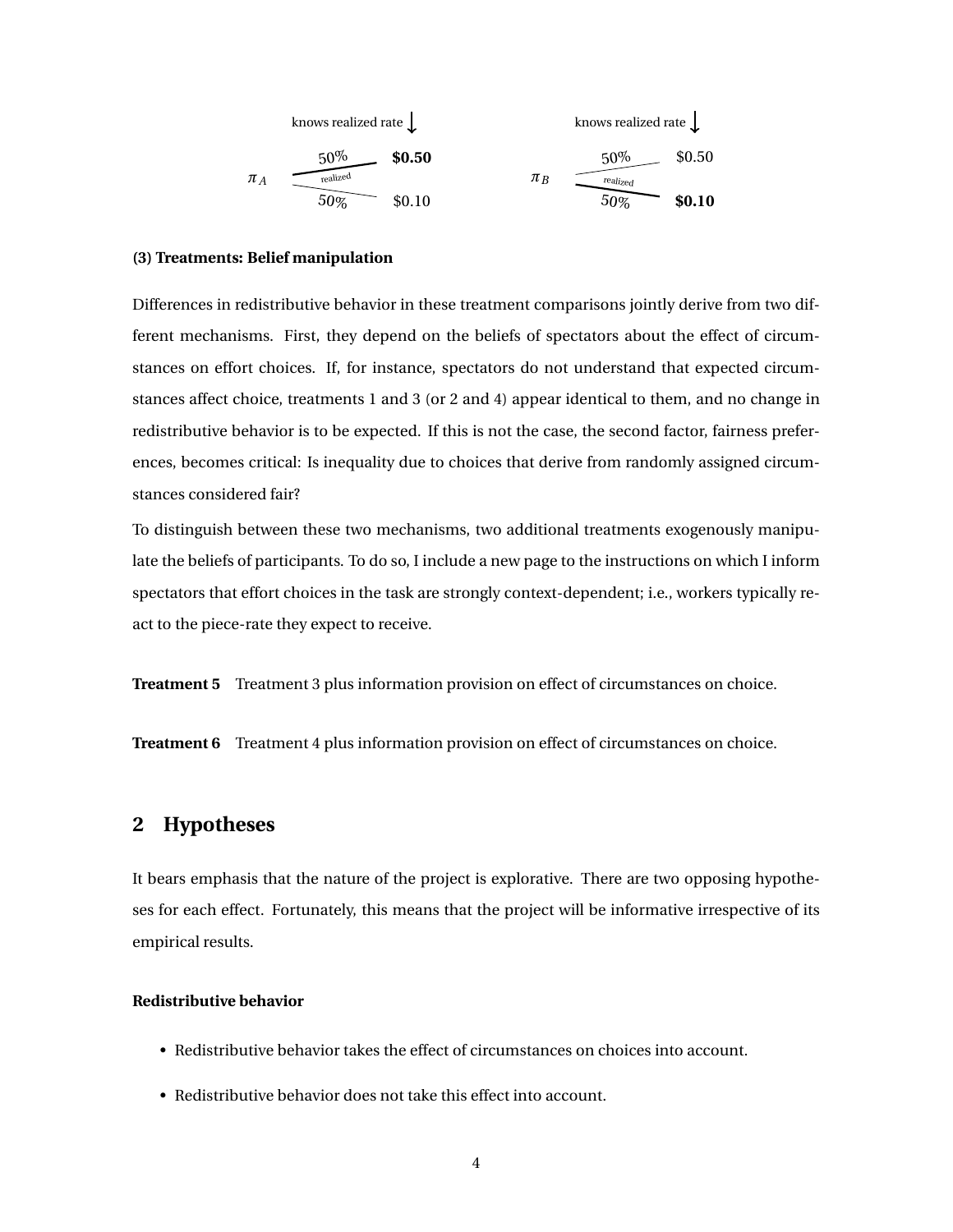Test: If redistributive behavior takes the effect of circumstances on choices into account, we should see more redistribution towards the disadvantaged worker in treatment 3 compared to treatment 1 and in treatment 4 compared to treatment 2.

#### **Inference**

- Participants understand that circumstances affect choices.
- Participants neglect that circumstances affect choices.

#### **Preferences**

- Participants view choice-based inequality that derives from differences in circumstances as unfair.
- Participants view these inequalities as fair.

Test: These four hypotheses can be tested by analyzing the beliefs about the effect of circumstances on choice and by studying the belief manipulation (treatment 5 versus 3 and treatment 6 versus 4). If we see more redistribution towards the disadvantaged worker in treatment 5 compared to treatment 3 and/or treatment 6 compared to treatment 4, we learn that (i) participants did not fully take the effect of circumstances on choice into account (inference) and (ii) view the resulting inequalities as unfair (preference). If we see no change in redistributive behavior, it is more likely that (i) participants understand the effect of circumstances (inference), but view the resulting inequalities as fair (preference).

### **3 Main outcome variable**

The main outcome variable is the difference in the shares *p* that are distributed to the workers:  $\Delta_s p = \frac{p_1 - p_2}{p_1 + p_2}$  $\frac{p_1-p_2}{p_1+p_2}$  , where  $\Delta_s$  means "share difference" and worker 1 is the advantaged worker (i.e. the worker with the higher piece-rate or piece-rate expectations).<sup>1</sup>

Respondents make redistribution decisions in seven different scenarios that vary the amount of tasks that each worker completed.<sup>2</sup> A scenario can be described by  $\Delta_s e = \frac{e_1 - e_2}{e_1 + e_2}$  $\frac{e_1-e_2}{e_1+e_2}$ , the difference in

<sup>&</sup>lt;sup>1</sup>There is no advantaged worker in treatment 1. Here, I randomly assign the workers to a position.

 $2$ The eighth redistribution decision cannot be compared across treatments, and is therefore not analyzed.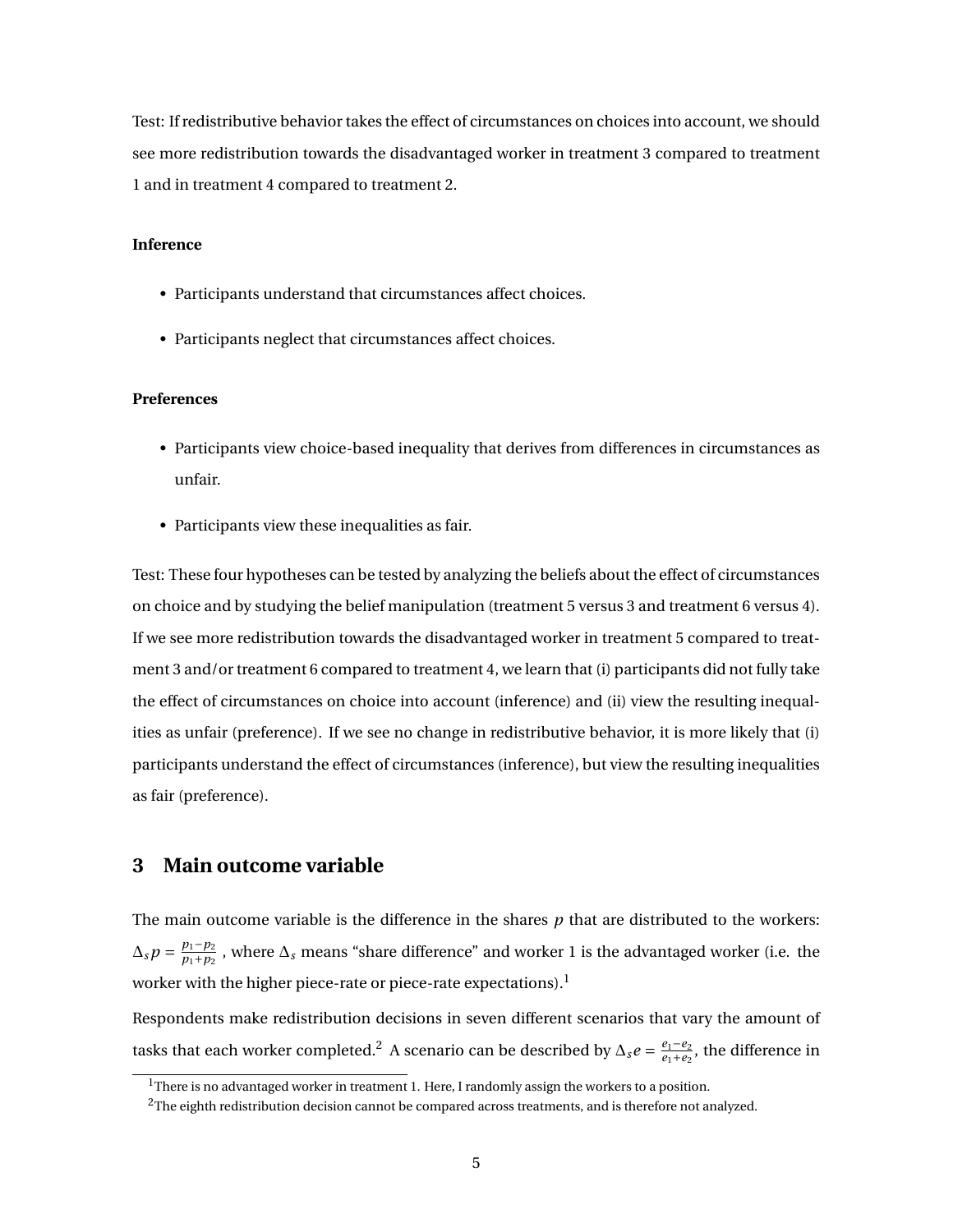the shares of completed tasks. I denote the redistribution behavior of respondent *i* in treatment t and effort scenario *e* by  $\Delta_s p_{ite} = \Delta_s p_{it}(\Delta_s e)$ .

### **4 Statistical tests**

It bears emphasis that not only statistical significance but also the effect sizes itself are important for the interpretation of the results. A significant but quantitatively negligible effect requires a different interpretation than a sizeable significant effect. Also, failure to reject a hypothesis is neither uninteresting nor uninformative if the null effect is estimated with sufficient precision (see hypotheses). Thus, I pay special attention to the effect size and statistical precision of the estimates by interpreting the confidence intervals.

**Average treatment differences** To test for the equality of redistributive behavior across treatments (see hypotheses), I plan to run the following regression which estimates the expected payment share difference,  $E(\Delta_s p_{it}(\Delta_s e))$ , for each  $\Delta_s e$  and *t*:

$$
\Delta_{s} p_{ite} = \beta \times 1 \{i, t, e\} + \varepsilon_{ite}
$$
  
=  $(\beta_{te})_{t \in T, e \in E} \times (1_{ite})_{t \in T, e \in E} + \varepsilon_{ite}$ 

where  $i$  is an individual,  $t$  is a treatment (and  $T$  the set of all treatments),  $e$  denotes the different effort share levels ∆*se* (and *E* the set of all effort share levels), and 1*i te* is an indicator function that takes the value one only if observation *i te* is for treatment *t* and effort share level *e*. Standard errors are clustered on the respondent level.

To analyze the difference in redistributive behavior across two treatments  $t$  and  $t'$ , I then test two hypotheses with F-tests and t-tests:

$$
\beta_{te} = \beta_{t'e} \quad \text{jointly for all } e \tag{1}
$$

$$
\beta_{te} = \beta_{t'e} \quad \text{separately for each} \quad e \tag{2}
$$

The joint test (1) provides a highly powered joint assessment of differences between the treatments. As a complement, the separate tests (2) provide a more detailed assessment of treatment differences and allow to assess the magnitude and direction of the effects. They are two-sided, and their p-values will be adjusted for multiple hypothesis testing, using the Benjamini-Hochberg procedure to control the false discovery rate. Please note that the hypotheses make a directional predictions.